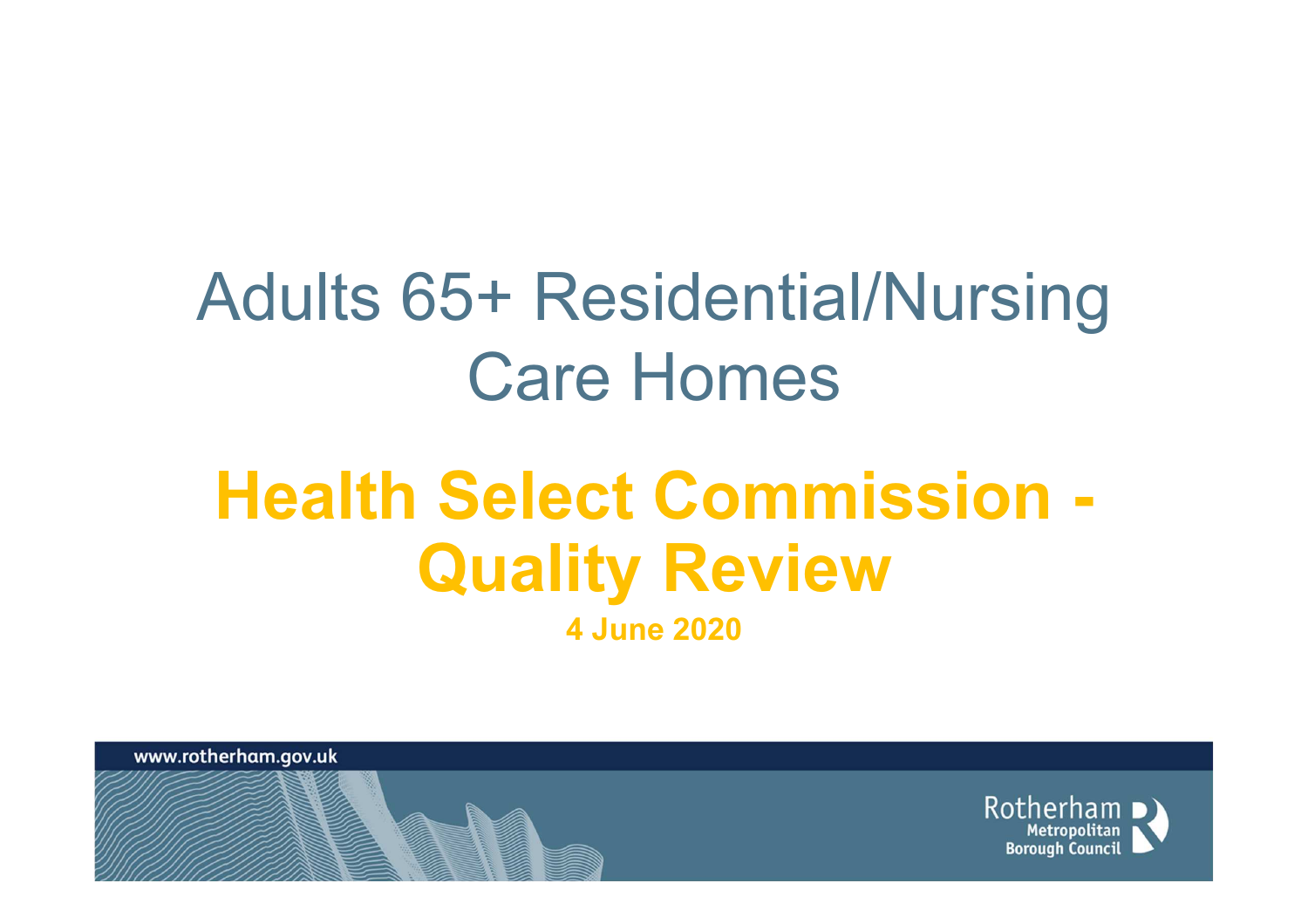#### **Context**

- 36 Care Homes (Adults 65+) including 2 in-house
- 2 market exits since 2018 Greasbrough Nursing and Residential Home (contract termination-poor quality) Clifton Meadows (business decision)
- 3 market entries Jubilee Greasbrough, Roche Abbey -Maltby, Clifton Meadows - Clifton
- Bed capacity 1849 (including in-house/temporary beds)
- 483 Vacant 26% on 22<sup>nd</sup> May 2020

| <b>General Residential</b> | <b>General Nursing</b> | <b>Dementia Residential</b> | <b>Dementia Nursing</b> |
|----------------------------|------------------------|-----------------------------|-------------------------|
| 164                        | <b>92</b>              | 171                         |                         |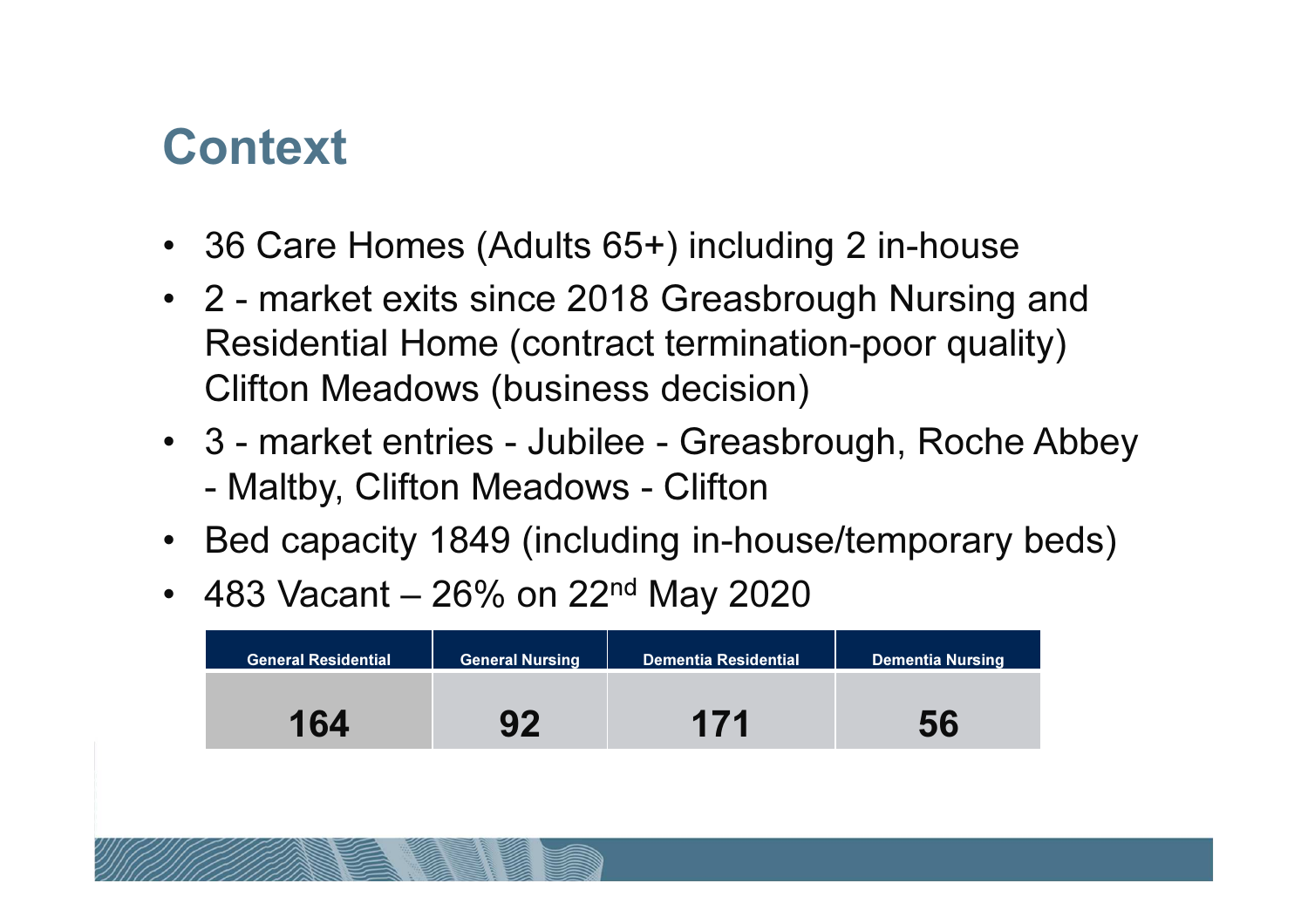### Current Position

- $\bullet$ Only 48% placements funded by the Council
- $\bullet$ 22% of beds occupied by self-funding residents
- $\bullet$ 30% from out of borough
- 50% charge a top up fee (10% in 2015/16) $\bullet$
- $\bullet$  Demographic is changing, with the average age entering care increasing to 85 years (83 in 2015/16).
- The average length of stay is 2-3 years (3-4 years in 2015/16).
- $\bullet$  Increase occupancy in Nursing type provision (90% occupancy) - people living longer - complex needs
- Market expansion in nursing beds 92 beds and 20  $\bullet$ temporary (Covid-19)
- 11% increase in vacancy factor since Covid-19 •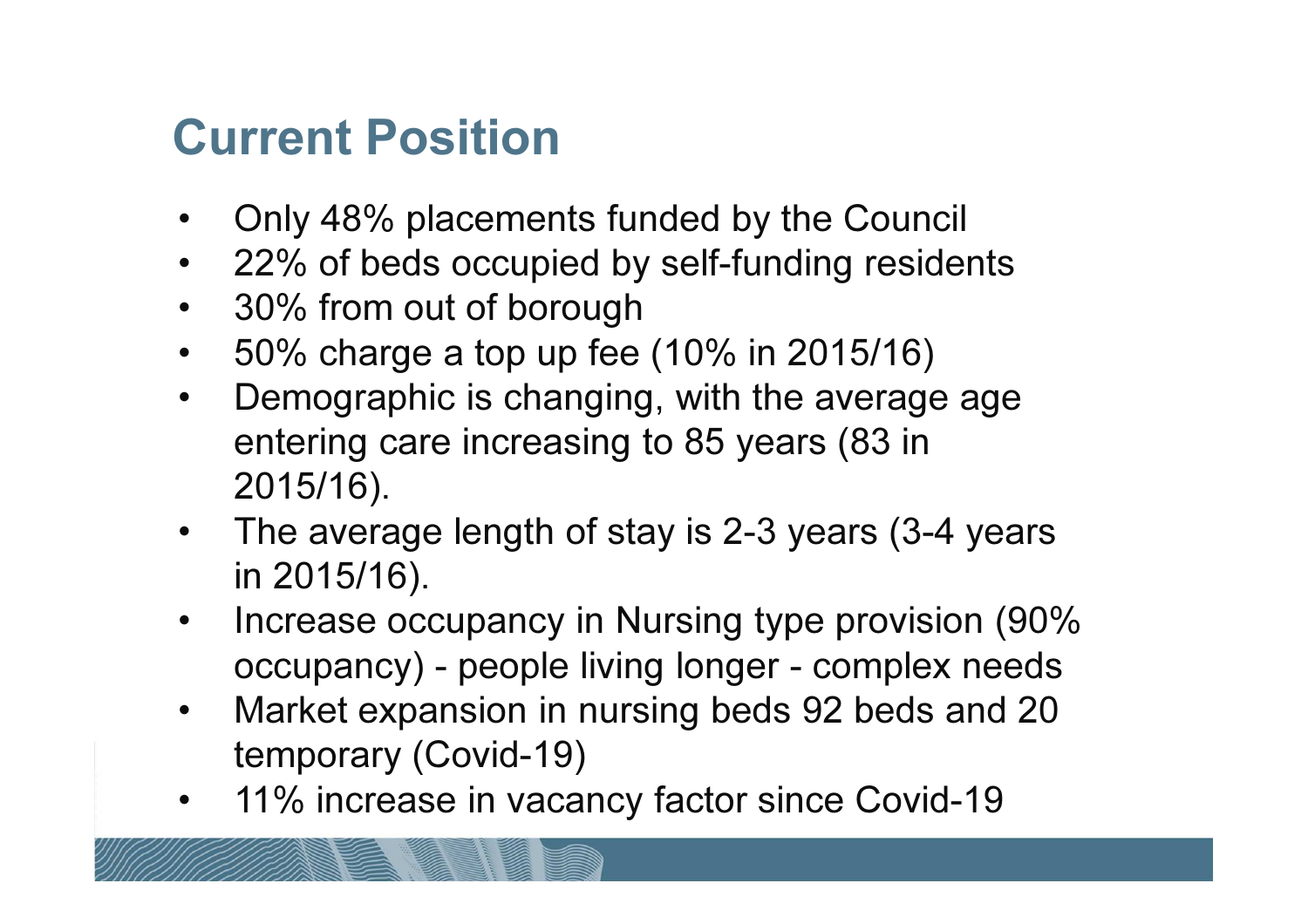#### Challenges to Care Homes due to Covid-19

- Initial challenges at the start of the pandemic:
	- **-**Implementation of the 3 hour discharge process from hospital
	- lack of testing for staff and residents
	- high rates of staff absence
	- lack of PPE
	- caro nome care home deaths not being captured in the national data
	- trequently changing quidance regarding outhreaks. PPF frequently changing guidance regarding outbreaks, PPE use and infection control
- Challenges now are:
	- implementing the new testing regime
	- high levels of voids
	- limited self funder market
	- longer term financial viability of care homes
	- ensuring that sunnort extends heyond olde ensuring that support extends beyond older people (current national guidance limits primary action to this group)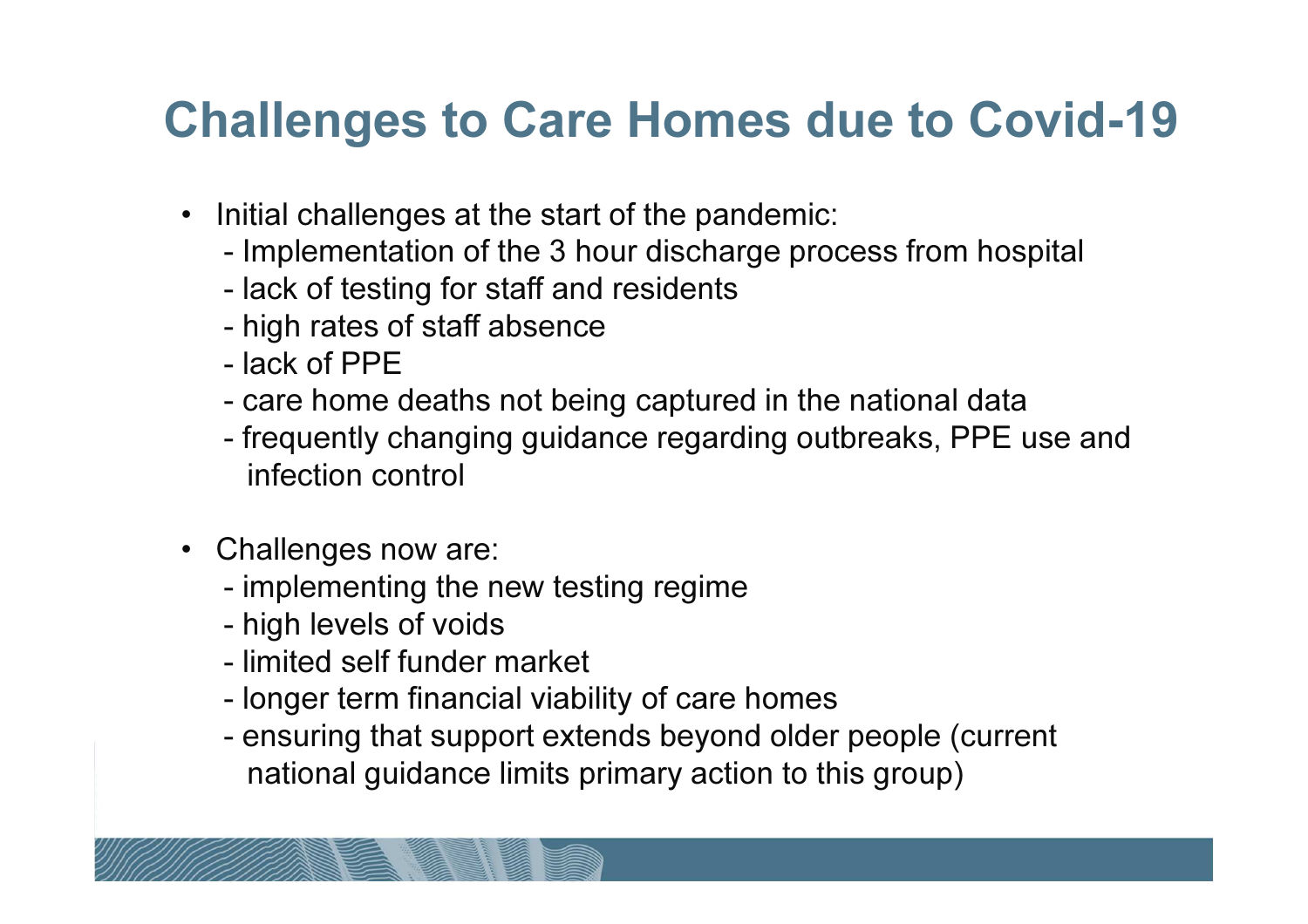### Additional Support due to Covid-19

- Named Council lead officer Contract Compliance Team and Public Health Officers
- Clinical lead GP Community Health Team
- Clinical Contract Quality Officer Care Home Liaison Service (NHSRFT)
- Staff testing
- Whole home testing for staff and residents
- Supply of PPE
- Council's website bespoke section for providers i.e. web form to request PPE/information/support/resources
- Rotherham Skills Academy to meet their immediate recruitment and training needs for adult social care workers
- CQC Emergency Support Framework collaboration

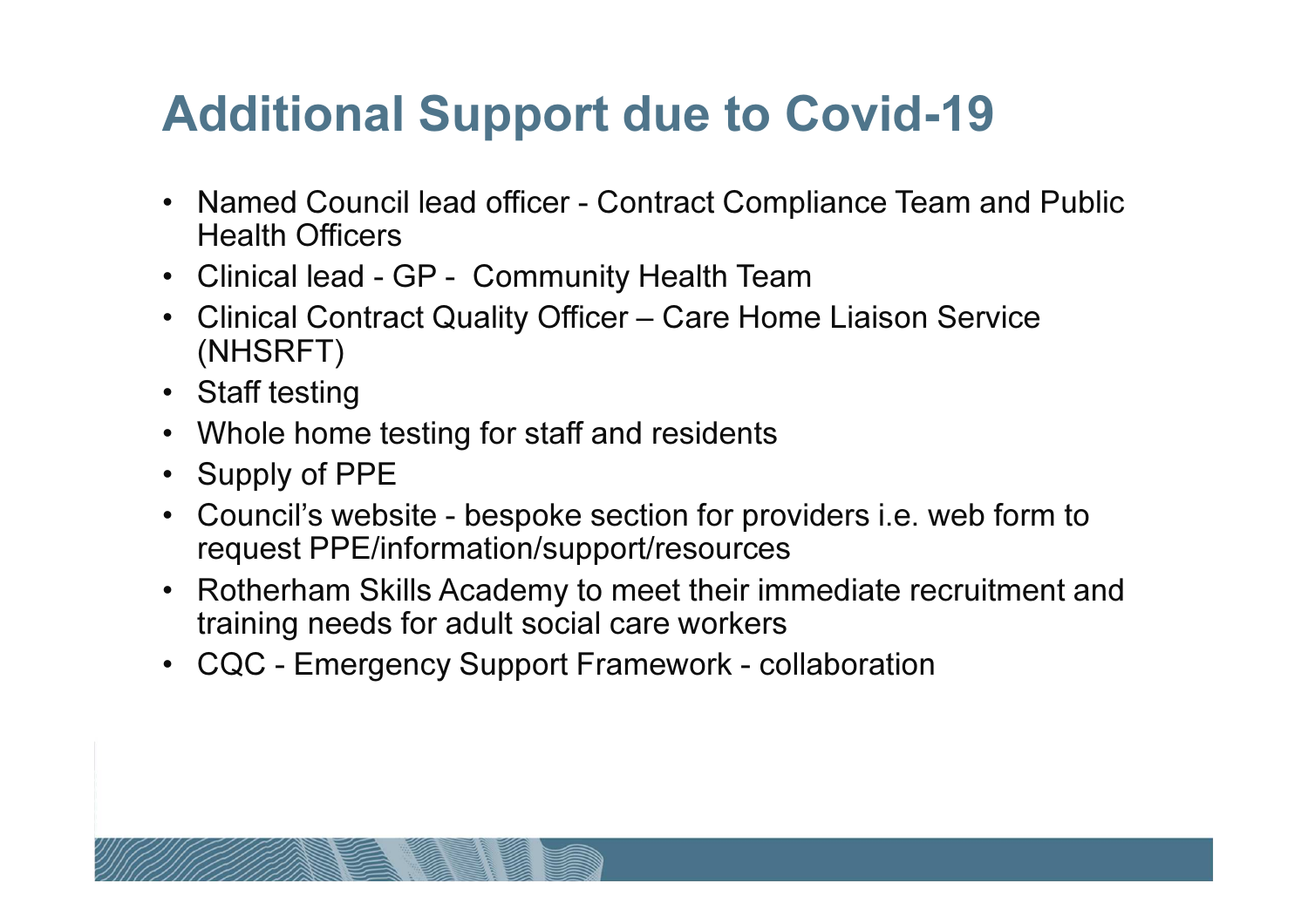#### Additional Support due to Covid-19 con…

- Training package based on Public Health England guidance for PPE, Infection Prevention and Control and Covid-19 swabbing/testing
- Sheffield University provided 35 sim enabled phones to enable video calling – residents/family
- Multi-disciplinary team clinicians/Public Health/commissioning video conferencing
- "Listening Ear" service bereavement support
- Payment £15,000 to support additional expenditure incurred as a result of Covid-19
- £100,000 contingency fund
- Infection Control Fund £2.3m grant for all CQC registered care homes in the borough (all age - 84 in total)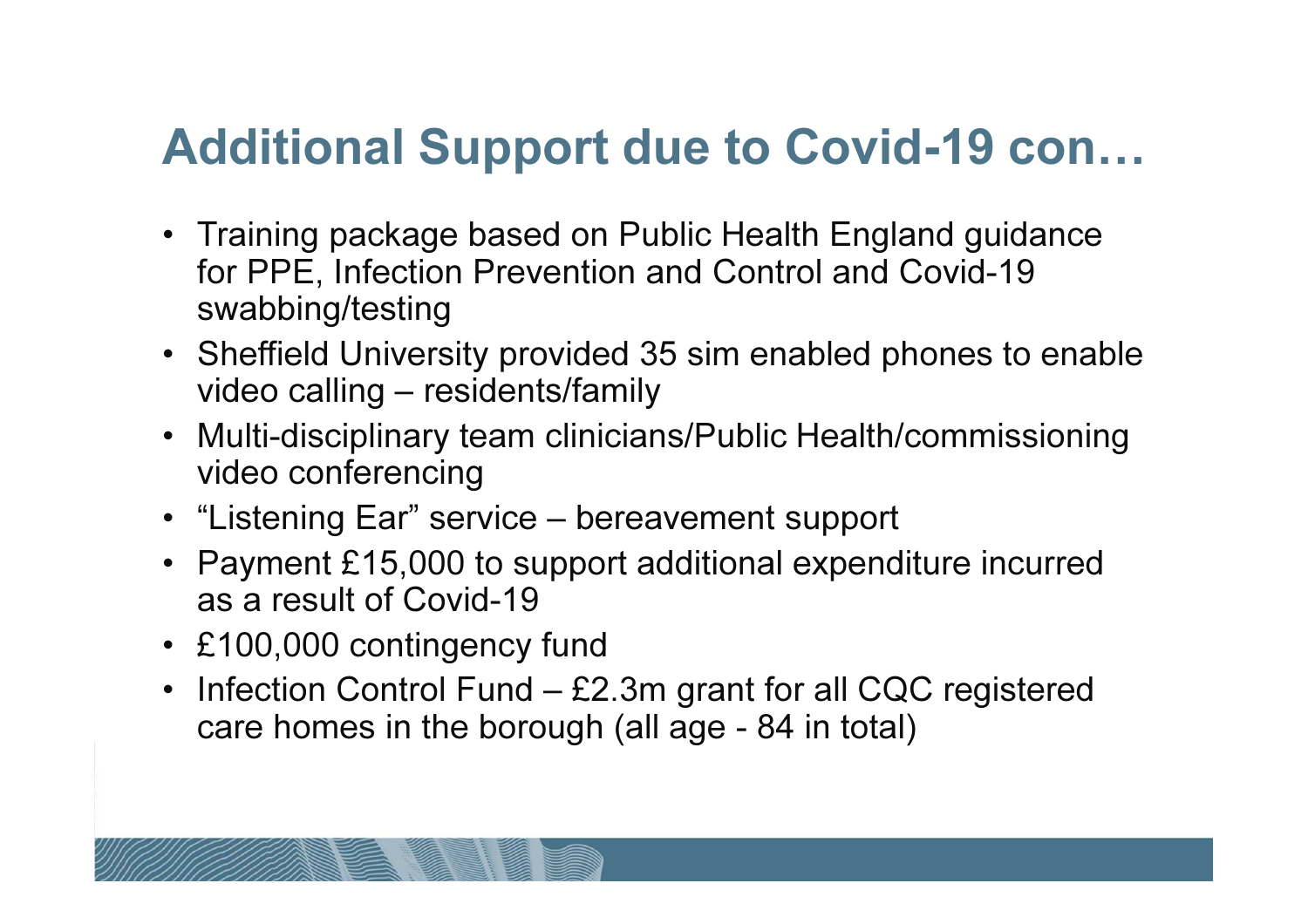# Whole Care Home Testing

- • 10 May 2020 - the national digital portal was launched to support all care homes to be tested by June 2020.
- • The Director of Public Health, CCG Chief Nurse and the Director of Adult Care Services were tasked with supporting testing across Rotherham.
- $\bullet$  Care home testing will be prioritised according to risk i.e. where there is an outbreak or where staff absence is problematic.
- • All older people's care homes across Rotherham will be included regardless of the source of their funding.
- • The Director of Public Health will be referring care homes to NHS England for testing on a weekly basis as per NHS England's directive.
- •Local needs will be captured via a daily tracker.
- • An evidence-based methodology informs who is prioritised for testing and support:
	- size of the care home
	- numbers of staff
	- whether the care home is nursing or residential
	- current staff sickness rates
	- current bed occupancy
	- current infection rates and presence of Covid 19
	- testing already undertaken of residents and staff (if this is the case)
	- geographical areas to take advantage of mutual aid where possible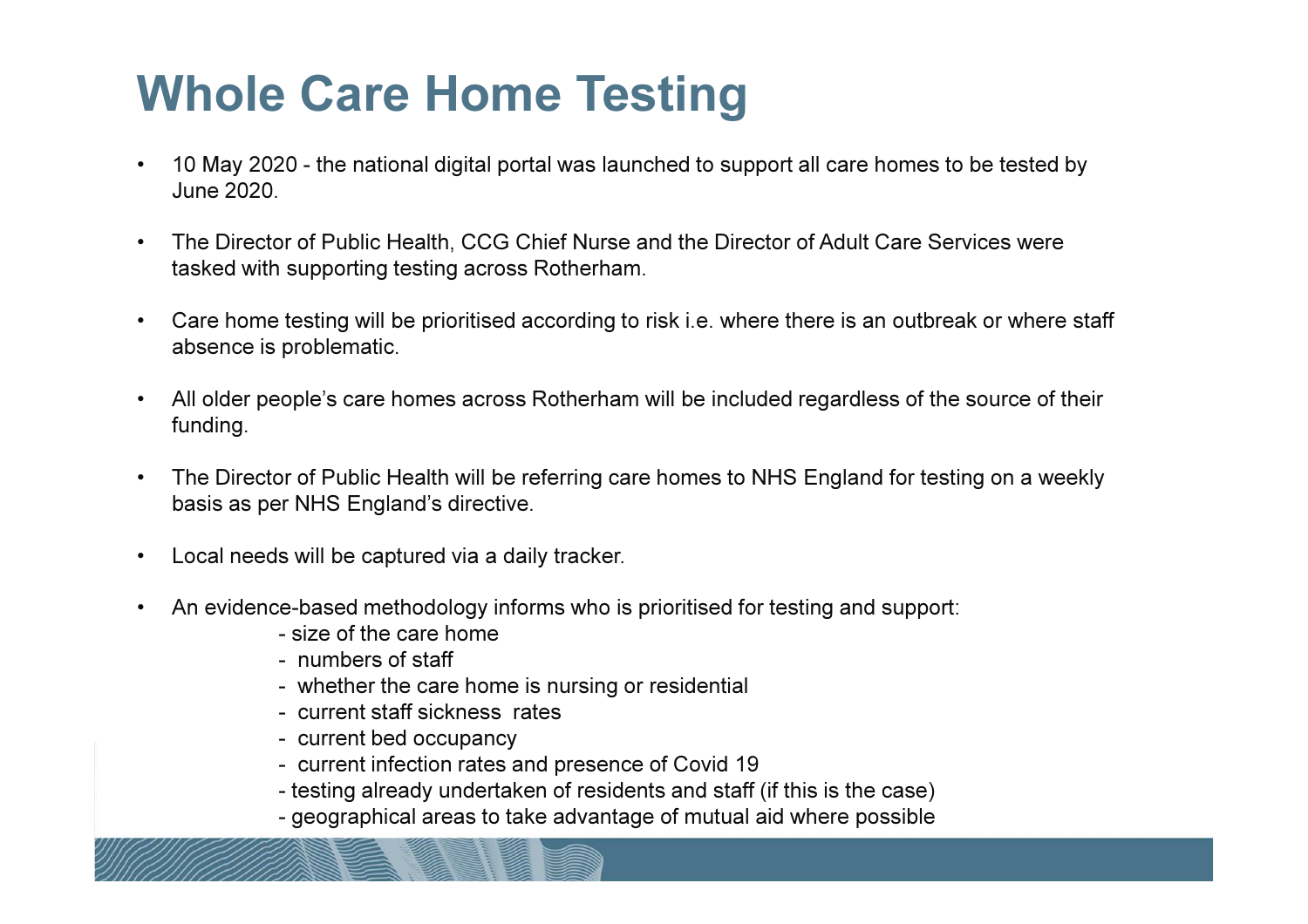#### CQC Ratings

#### As of 1 March 2020:

| <b>Rating</b>               | <b>Number of Homes Rated</b> | $\frac{0}{0}$ |
|-----------------------------|------------------------------|---------------|
| Good                        | 25                           | 75.76%        |
| <b>Requires Improvement</b> |                              | 21.21%        |
| Inadequate                  | $0^*$                        | 0%            |
| <b>Not Inspected</b>        | 1 Jubilee Court              | 3.03%         |
| <b>Total</b>                | 33                           | 100%          |

• Due to a legal challenge with CQC by the proprietor Greasbrough Nursing and Residential Care Home remains rated Inadequate on the CQC website.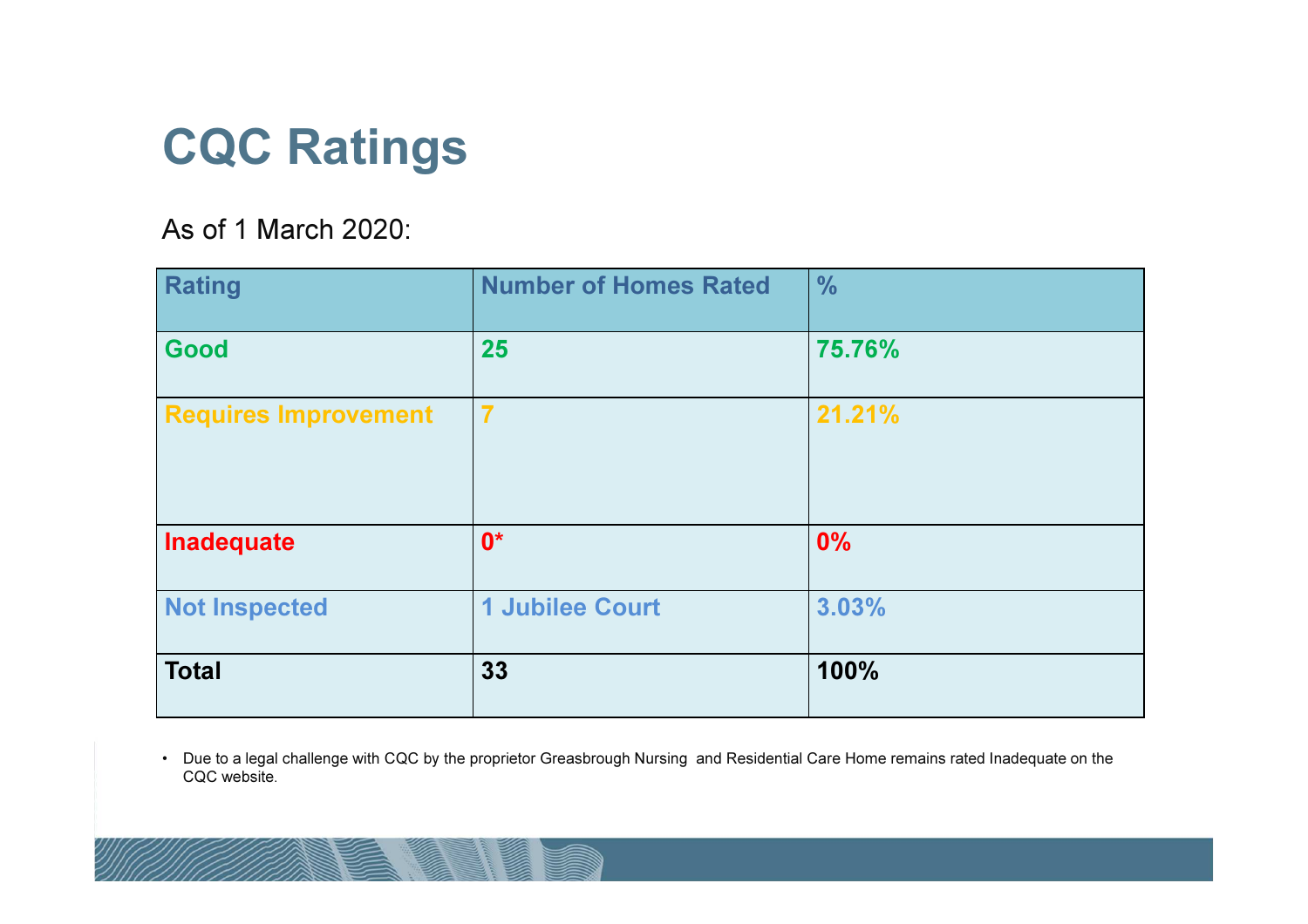#### Comparison of CQC ratings

The graph below indicates that between the two reporting periods the number ofproviders in Rotherham rated Good overall by CQC has increased by 18.3%, those rated as Requires Improvement has decreased by 15.76% and those rated asInadequate have decreased by 2.86%

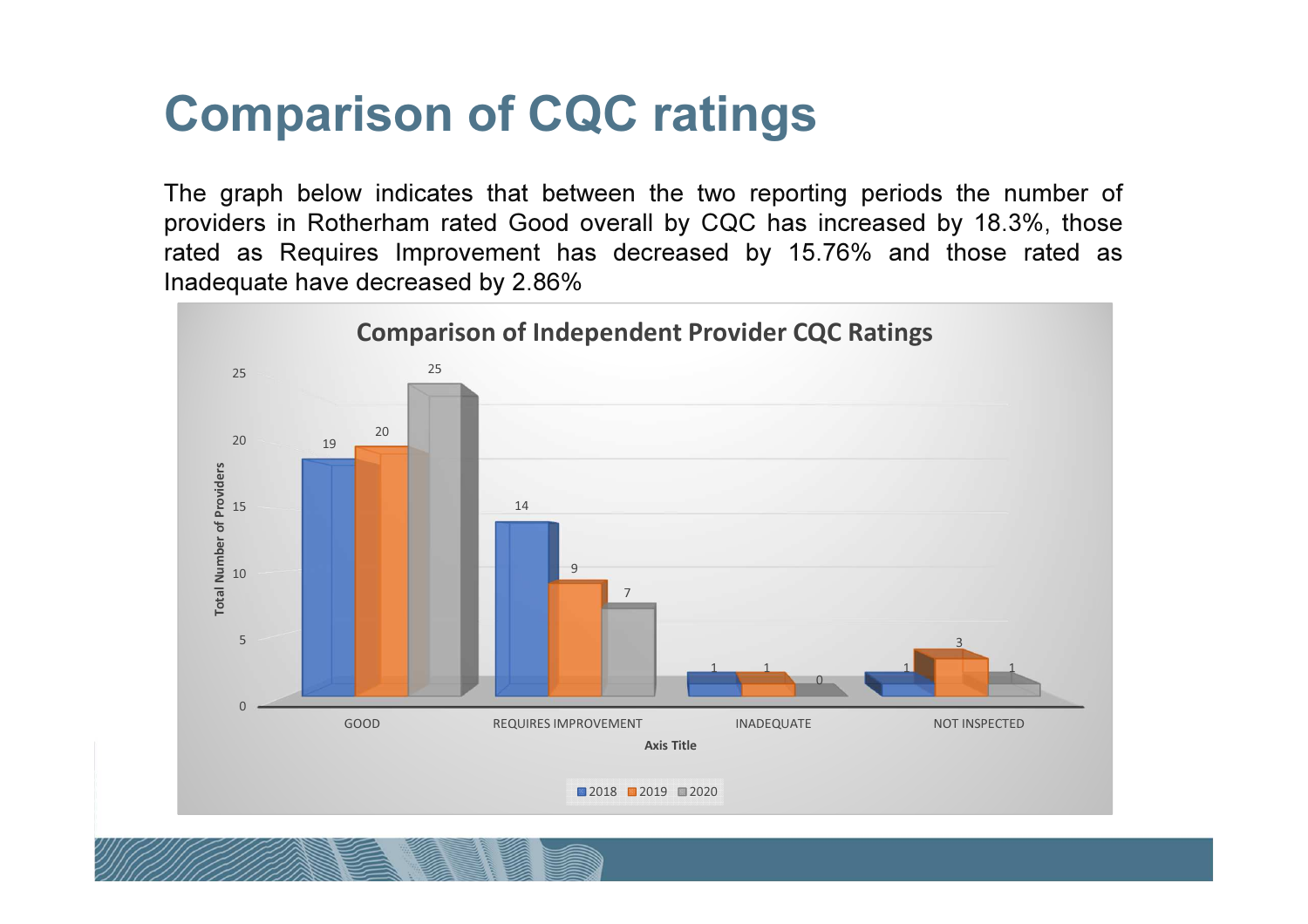#### Regional Picture - % of Adult Care Homes rated Inadequate or Requires Improvement

| <b>Local Authority</b>       | Jan-17 |
|------------------------------|--------|
| •Doncaster                   | 18.20% |
| • East Riding                | 22.00% |
| •Rotherham                   | 23.30% |
| • City of Kingston upon Hull | 24.10% |
| • North Yorkshire            | 24.20% |
| • North Lincolnshire         | 25.50% |
| . North East Lincolnshire    | 32%    |
| •Sheffield                   | 32.70% |
| <b>•Barnsley</b>             | 36.70% |
| •Leeds                       | 39.50% |
| •York                        | 39.50% |
| •Kirklees                    | 39.70% |
| •Calderdale                  | 43.10% |
| • Wakefield                  | 46%    |
| •Bradford                    | 46.50% |

| <b>Local Authority</b>       | Jan-19 |
|------------------------------|--------|
| $\bullet$ York               | 11.10% |
| •Rotherham                   | 17.30% |
| • East Riding                | 17.40% |
| .North Lincolnshire          | 17.40% |
| • North East Lincolnshire    | 17.40% |
| •Doncaster                   | 17.70% |
| .North Yorkshire             | 19.70% |
| •Sheffield                   | 20.50% |
| •Leeds                       | 23.30% |
| • City of Kingston upon Hull | 24.70% |
| • Wakefield                  | 28.10% |
| ·Bradford                    | 31.90% |
| •Kirklees                    | 33.10% |
| •Calderdale                  | 34%    |
| <b>•Barnsley</b>             | 35.40% |

Source- Independent Age: Care Home Performance Across England-January 2017 & January 2019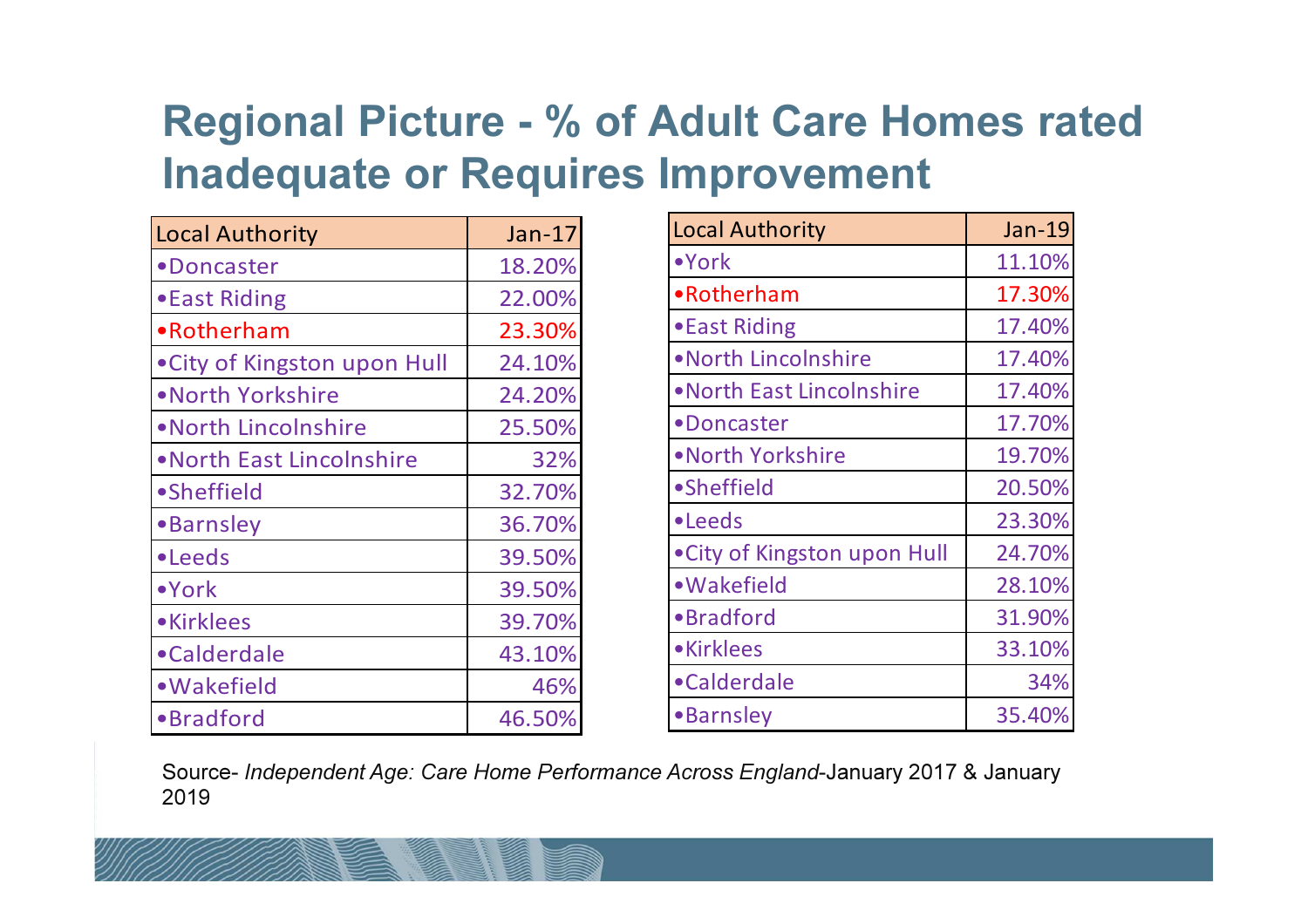

Source: CQC HSCA register April 2018 to August 2019

Rotherham figures indicate a 5% or greater decrease in the number of people accessing Residential Care

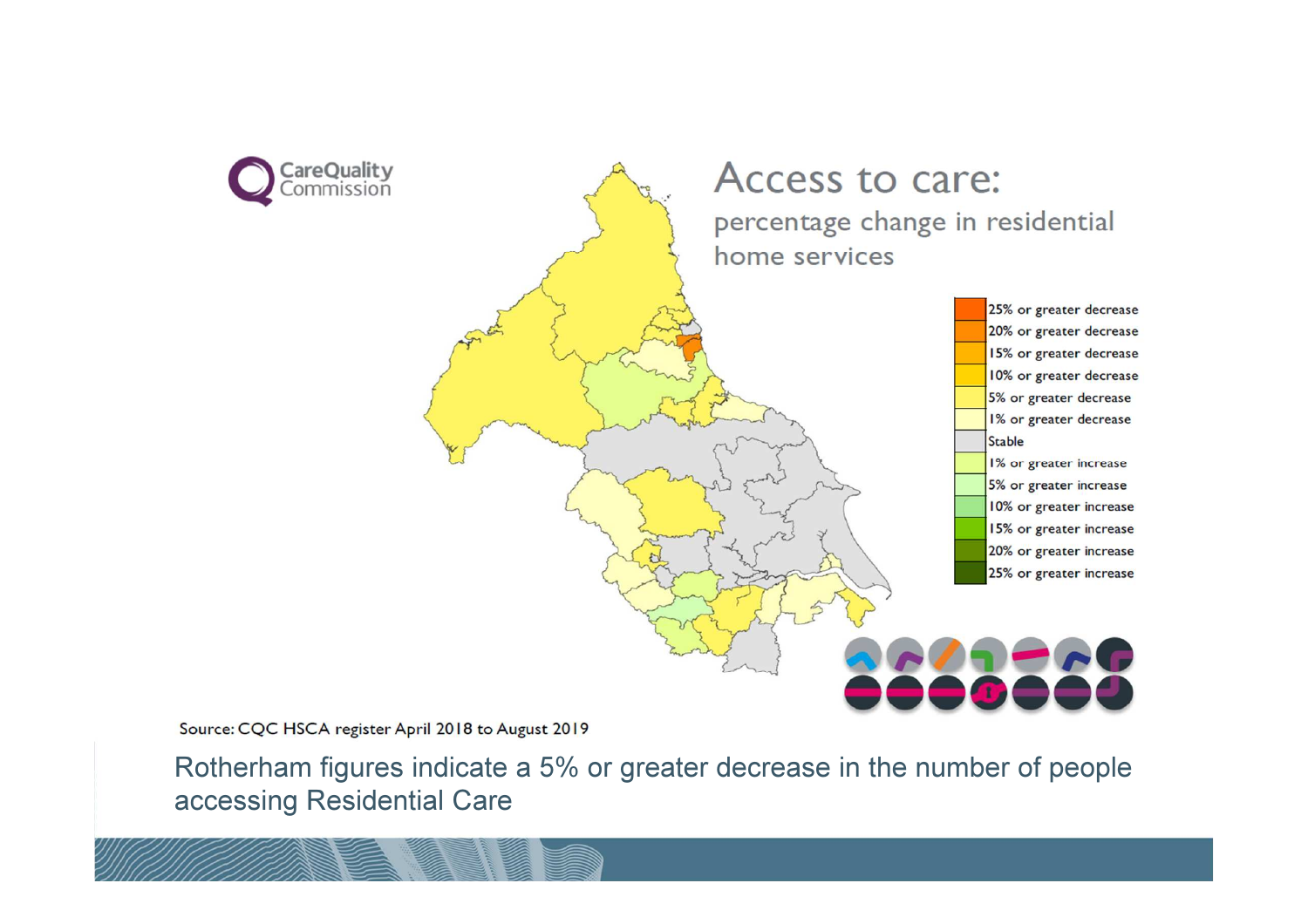

Source: CQC HSCA register April 2018 to August 2019

Rotherham figures indicate a 1% or greater decrease in the number of people accessing Nursing Care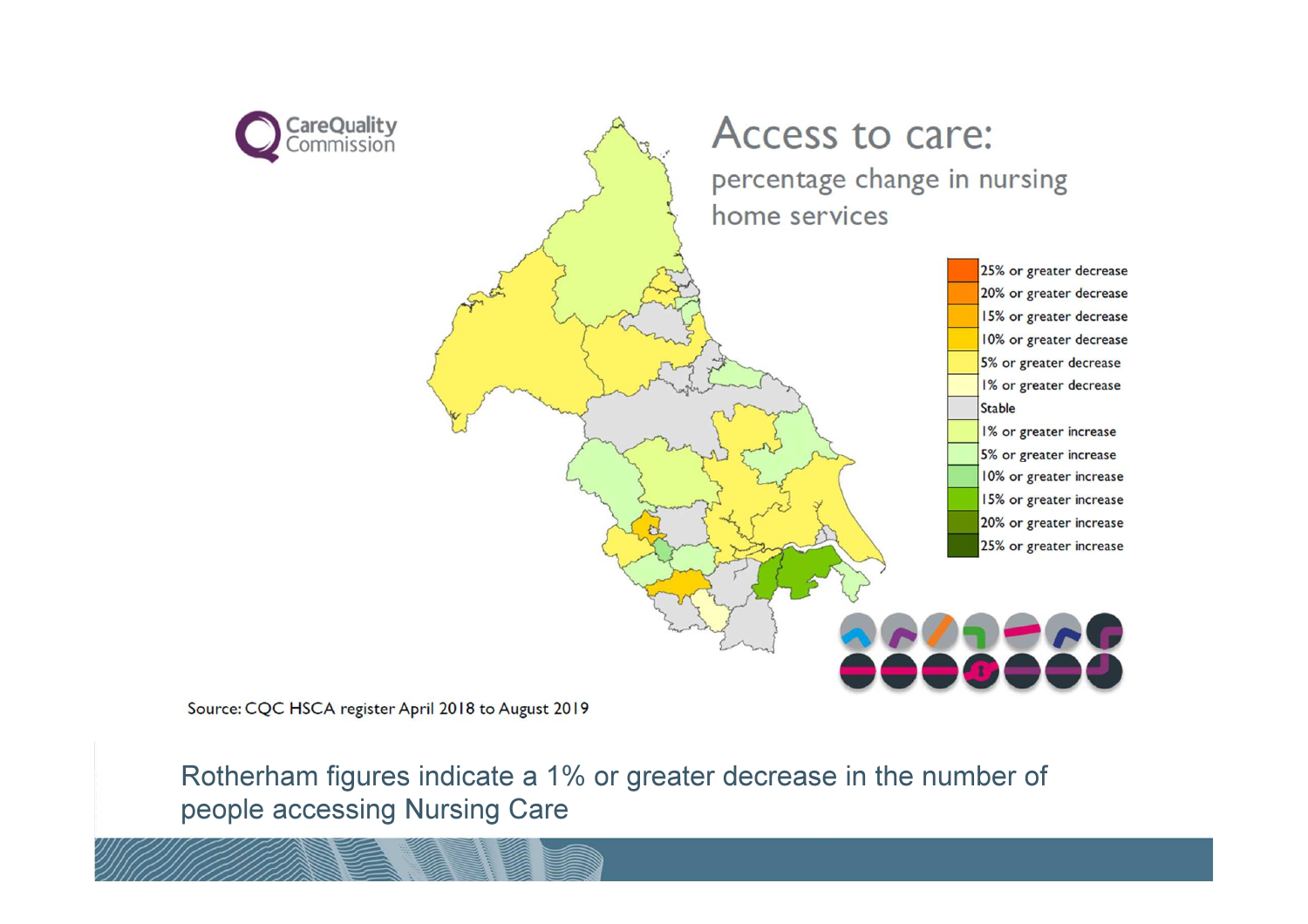

Access to care: percentage change in residential home beds

> 25% or greater decrease 20% or greater decrease 15% or greater decrease 10% or greater decrease 5% or greater decrease 1% or greater decrease **Stable** 1% or greater increase 5% or greater increase 10% or greater increase 15% or greater increase 20% or greater increase 25% or greater increase

Rotherham Residential home closures:**Greasbrough**  Clifton MeadowsS<sub>clos</sub>

Source: CQC HSCA register April 2018 to August 2019

Rotherham figures indicate the a 5% or greater decrease in the number of residential beds available in the Borough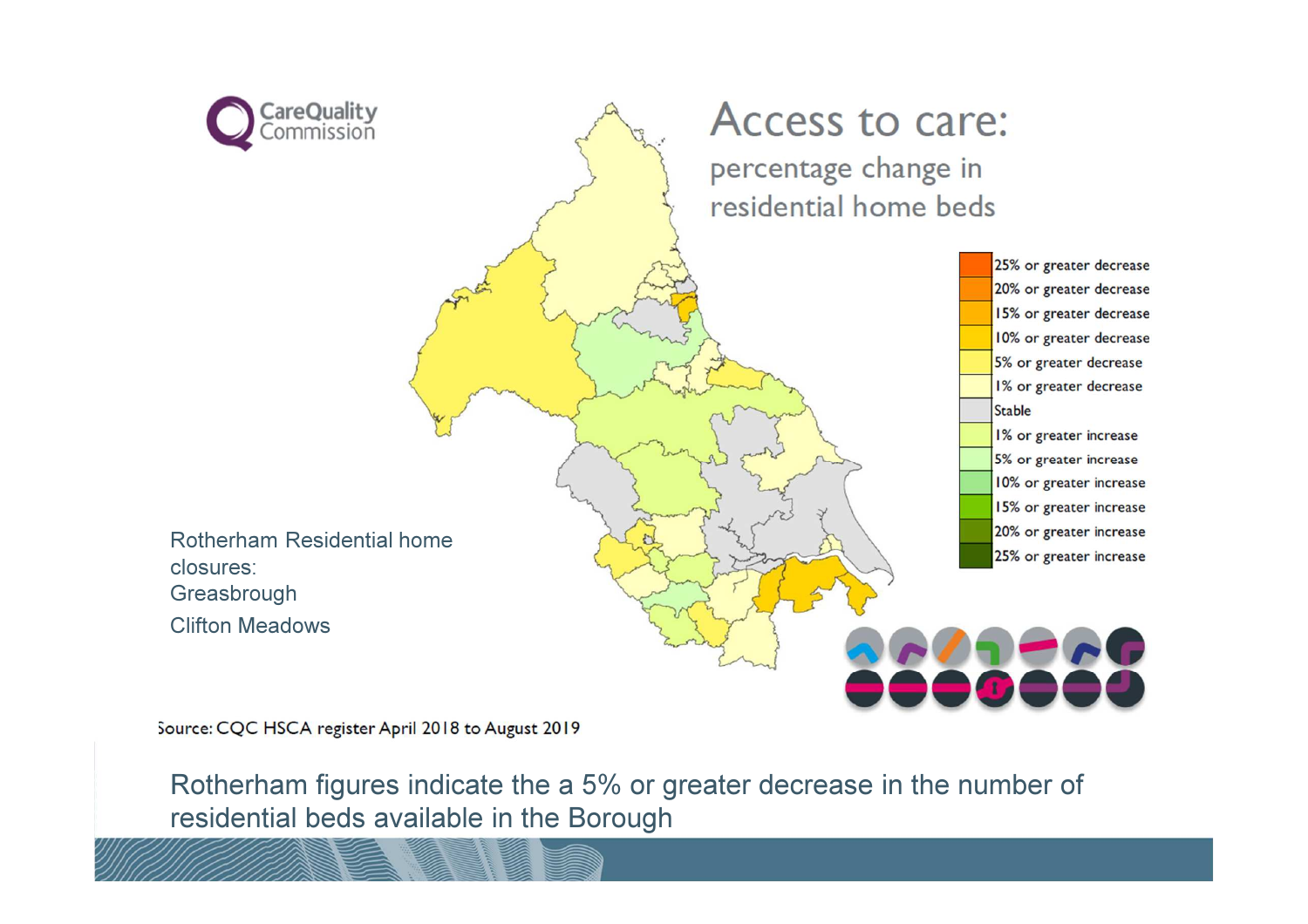

Source: CQC HSCA register April 2018 to August 2019

Rotherham figures indicate the number of Nursing beds available in the Borough remains stable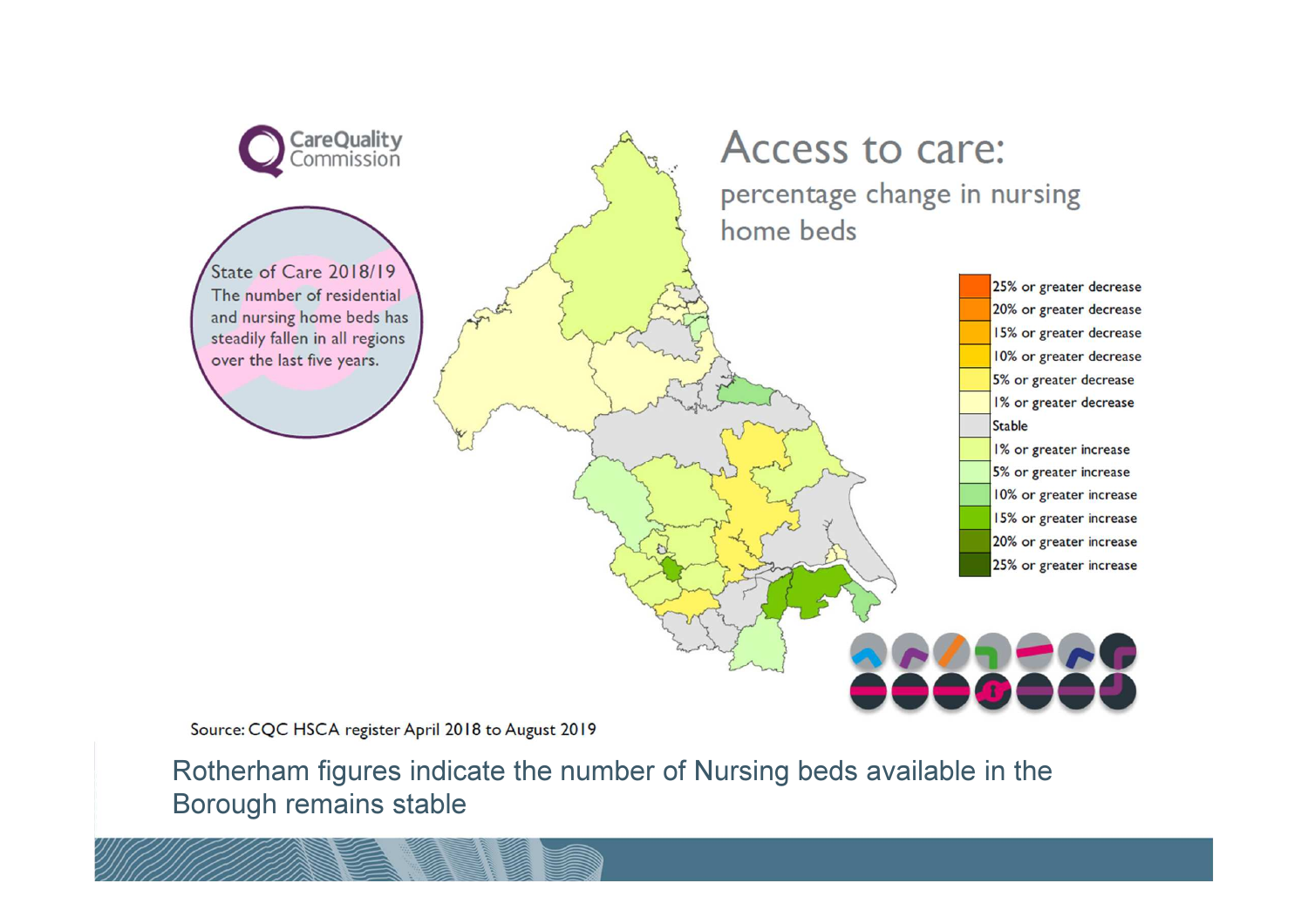#### The Care Home of the Future

- $\bullet$  Care home market is essential where it is not appropriate or safe for a person to remain in their own home.
- $\bullet$  Shift in market to facilitate hospital admission avoidance, discharge and flow to contribute to managing year-round pressures/demand through the provision of intermediate care, reablement and winter pressure beds from the independent sector.
- $\bullet$  To develop more effective community multi-disciplinary working to support people to be at home for longer (or following hospital discharge), based on the philosophy of 'Home First'
- $\bullet$  Prevention and early intervention with a recovery model of reablement and rehabilitation for all age groups

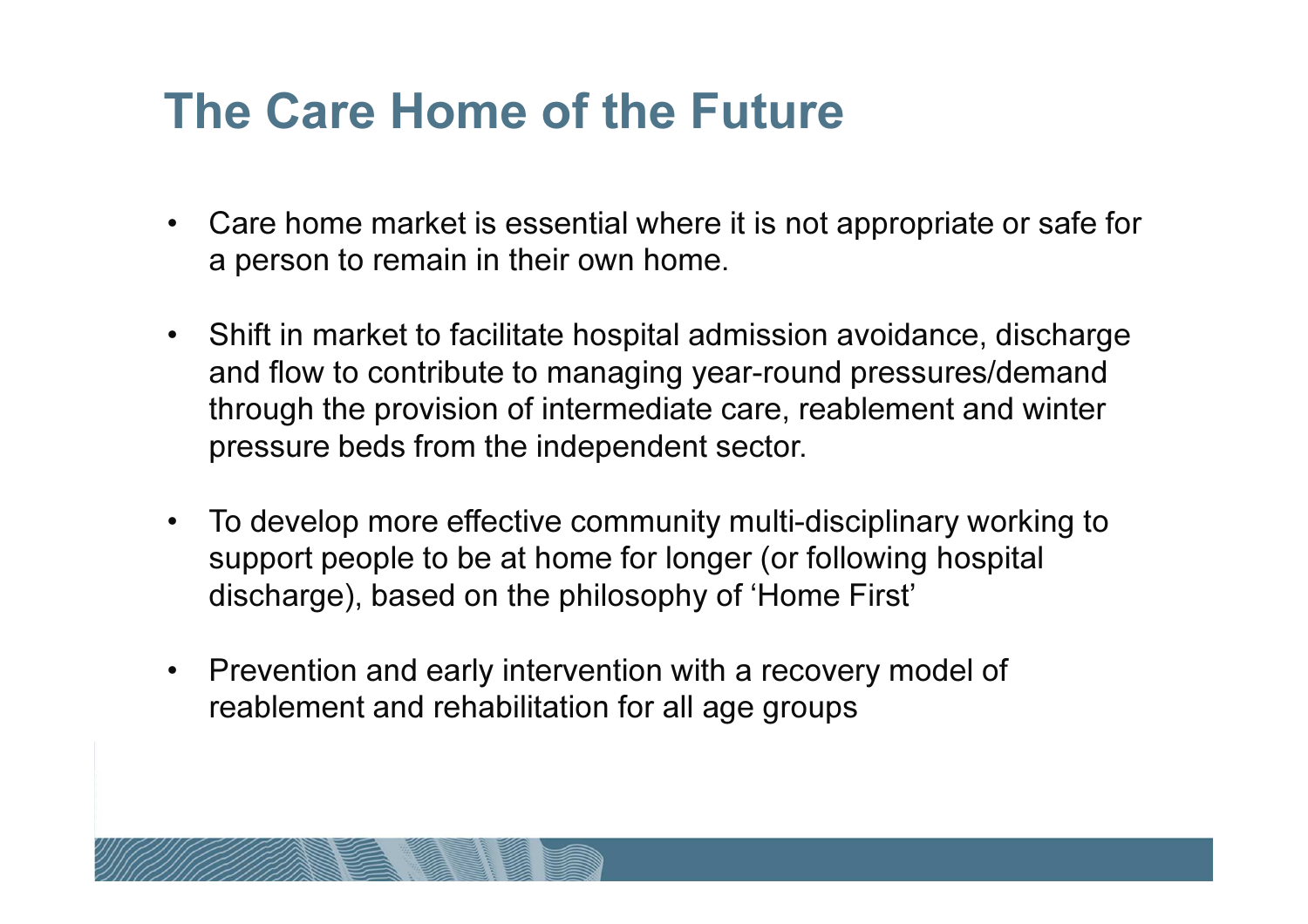#### Approach to Quality

- •Healthwatch - Citizens Advice Rotherham and District
- •RMBC - Public Mental Health and Emotional<br>Wellheing COVID 19 Wellbeing COVID 19.
- •TRFT - Patient Experience Group.
- $\bullet$ Rotherham Safeguarding Adults Board.
- •Health & Wellbeing Board.
- $\bullet$  Rotherham Advocacy Service – Absolute Advocacy: canvas independent views on health and social care in addition to advocacy
- Meet people 1:1 group sessions, surgeries, attend  $\bullet$ events, use social media and technology.